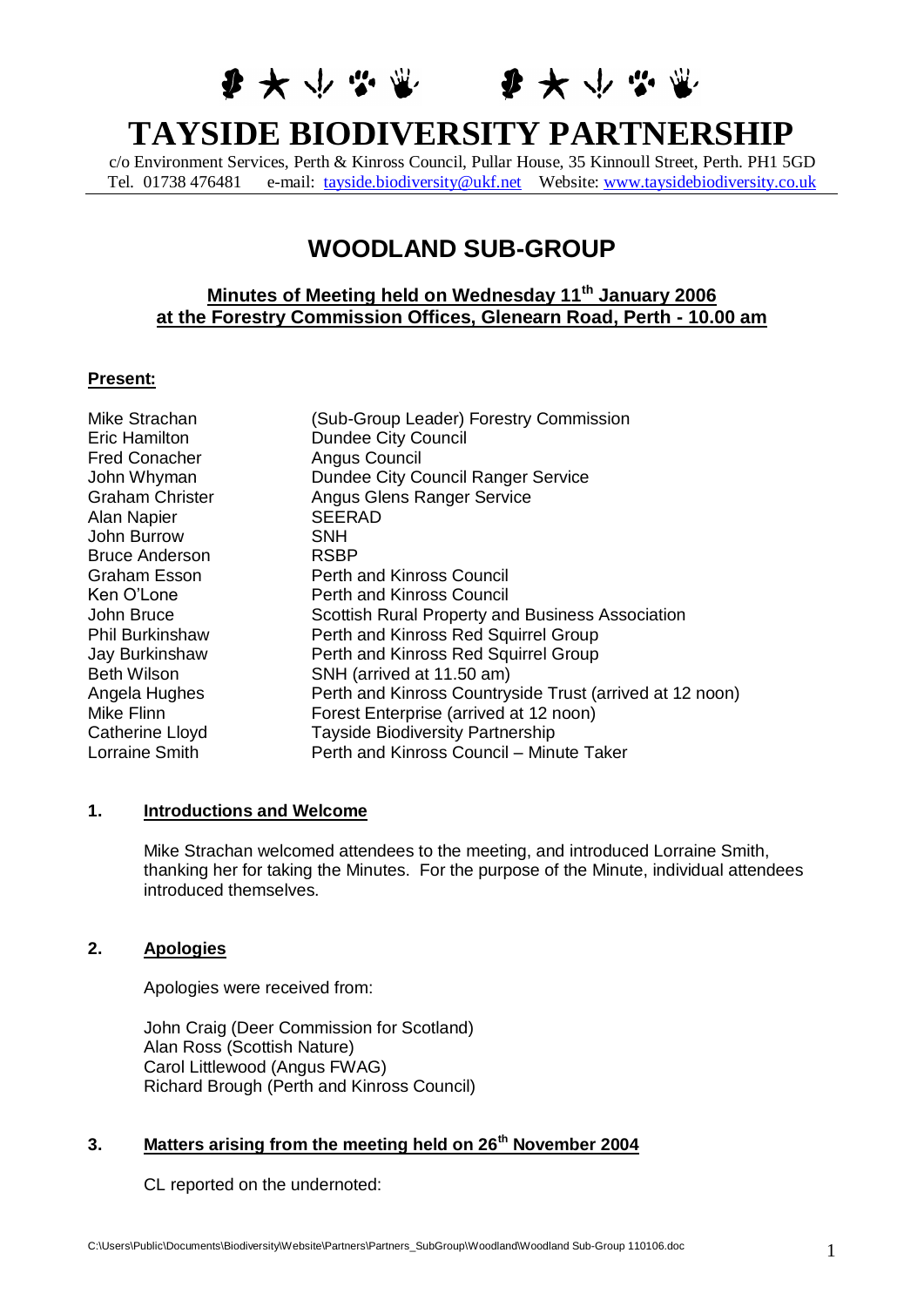- There had been an excellent turnout for the Summer meeting at Comrie
- The official Biodiversity Website is now up and running
- The review of 1<sup>st</sup> Tranche Actions has slowed down at the moment as the UK BAP Review has precedence and we will be able to use national information in our own review in the future.
- Kenny Kortland of the Scottish Capercaillie Group gave a very interesting presentation.
- Various projects and funding opportunities were discussed.
- The proposed Perthshire Juniper Project was discussed.

## **4. Funding Opportunities and New Partnership Projects:**

Small Cow-Wheat Recovery Project – MS reported that there are currently 4 sites, these being: Comrie Woods, Balnaguard, Keltney Burn and Cairnie, near Kinloch Rannoch, all in Perthshire. Tayside Biodiversity Action Fund monies have been allocated to Forest Research to continue this project.

Juniper Regeneration Trials – these will be held in Fungarth and Balloukan, Perthshire. MS confirmed that they are still looking at the condition of the site as it is currently being grazed with cattle. Again Tayside Biodiversity Action Fund monies have been allocated to Forest Research for this project.

Veteran Tree Survey – Currently looking at information from groups through the education process, plus management and retention of trees/legislation. MS confirmed that the Perth and Kinross Countryside Trust will be leading this project but it is hoped it will ultimately be a Tayside-wide initiative.

CL confirmed that the Tayside Biodiversity Partnership had received £200,000 in total for the current and next financial year towards projects. To date 12 applications had been received from the 1<sup>st</sup> Round last October; 7 of these have been granted funding. The closing date for applications for the 2<sup>nd</sup> Round is 20<sup>th</sup> January 2006; and the 3<sup>rd</sup> Round is 21<sup>st</sup> April.

Some members asked CL for an application information pack. CL explained that application forms and an updated Guidance Note could be downloaded from the website: [www.taysidebiodiversity.co.uk.](http://www.taysidebiodiversity.co.uk/) Serge Merone from Perth Quality of Life Trust is the main contact for general queries: 0845 605 2000. CL would be pleased to advise on proposed projects before application forms are completed.

CL went on to confirm that all applications must be site specific. It was also highlighted that only 10% of the project costs can be allocated to education or interpretation – the fund is primarily for enhancement or safeguarding of habitats and species. CL updated the group on the project applications received for the 1<sup>st</sup> Round.

JB asked about the YMCA's possible involvement in projects, as a way of getting young people off the streets. It was confirmed that the YMCA normally obtain funding from other avenues.

## **5. Awareness-raising and Future Sub-group links to National Events**

CL reminded attendees that the Scottish Biodiversity Fortnight would be from  $27<sup>th</sup>$  May to 11<sup>th</sup> June, and that the Ranger Services have already agreed to link in some of their events.

Backyard Biodiversity Day will, this year, run over two or three days -  $8<sup>th</sup>$ ,  $9<sup>th</sup>$  and 10<sup>th</sup> June.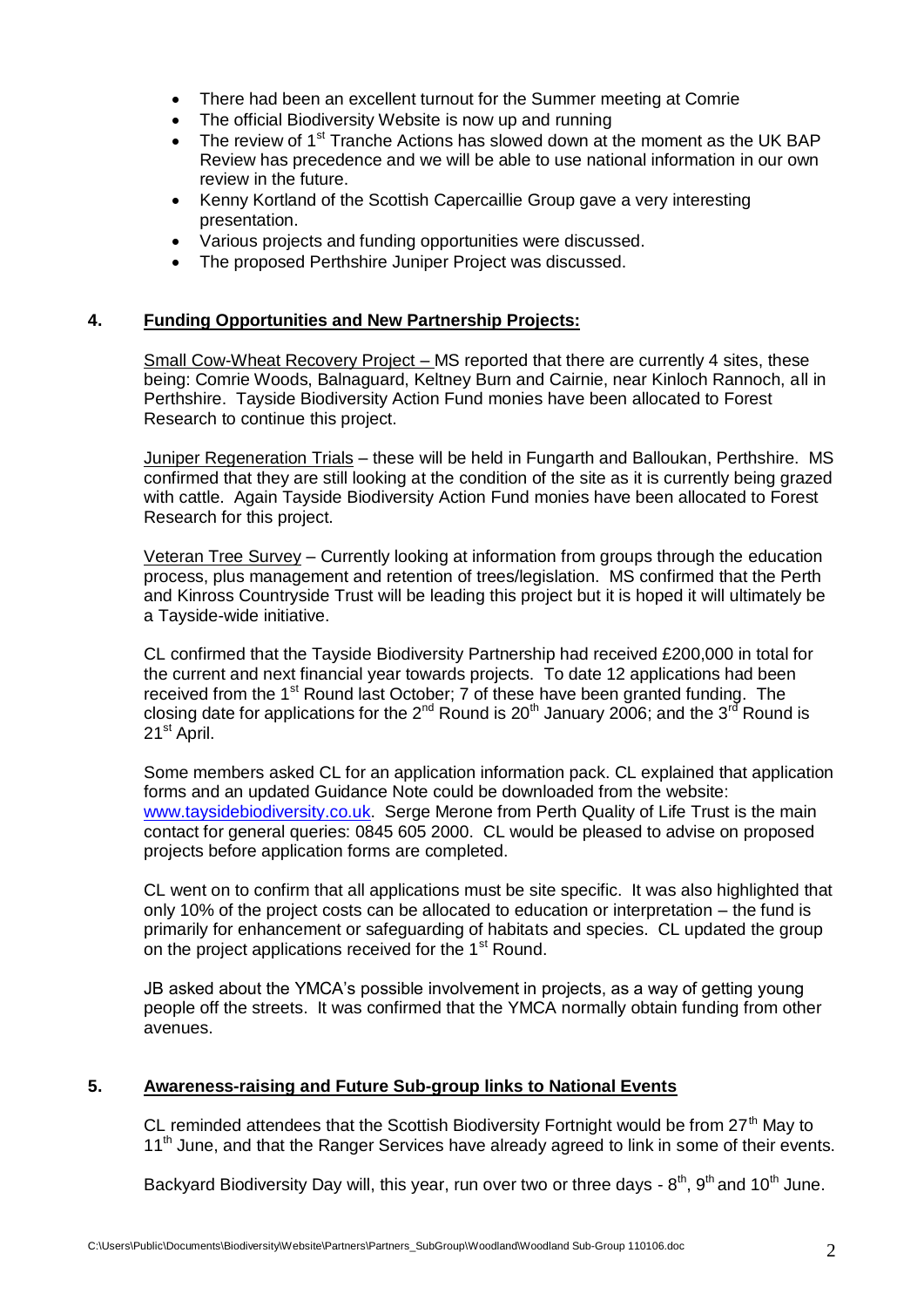CL asked if the sub-group would consider focussing on a national event or a project, for example National Tree Week.

**ACTION:** event/project ideas to CL

[It was subsequently agreed to publicise a Tayside Wildlife Tree Initiative to raise awareness of fruit or berry/cone-bearing native trees. This will link into the National Tree Week celebrations. Further details are available from CL]

MS reported that the BBC is publicising their Breathing Space series. Some of the suggested topics are: Black grouse, Red squirrels and the Wood Bus. If you have any other suggestions please let either MS or CL know as soon as possible. The BBC contact is [Catherine.garvie@bbc.co.uk.](mailto:Catherine.garvie@bbc.co.uk)

**ACTION:** project ideas to MS/CL

FC reported on his current projects during National Tree Week – 9 to12 schools in his area are taking part. He reported that he is applying for funding for a further 3 years.

KO'L reported that his colleague Richard Brough has been in touch with primary and secondary schools throughout the Perth and Kinross area regarding National Tree Week. He also reported that the Tree Wardens had expressed an interest in participating in this.

## **6. Proposed Tayside Juniper Day 2006**

MS reported on the 2004 summer meeting at Comrie, and that he had been looking at a follow up day centred around the Dunkeld area, possibly the 'Glack' at Cally car park.

MS thought the sub-group could visit the area to see the type of management prescriptions being undertaken - in particular, to look at the cattle grazing. MS said he would invite Lucy Sumison from Argyll to talk about the Grazing Project. The proposed date is Wednesday 21<sup>st</sup> June; Alice Broom (Forest Research) to arrange this. All members confirmed they were available on this date.

**ACTION:** MS to plan event with Lucy Sumison and Alice Broome

## **7. Round-the-table Partner's Project Updates**

Members' projects listed below:

Eric Hamilton, DCC:

- National Tree Week
- Wetland Tree Project

Fred Conacher, AC:

- Angus Millennium Forest and Maintenance Works
- SITA Application (woodland flora enrichment)
- Planting Project (urban environment for creation of new woodlands)
- Creation of Red Squirrel-friendly public park
- Steelwood in Forfar (SFGS)
- Hillside Estate near Brechin (SFGS)

Alan Napier SEERAD:

- Single Payment to farmers
- Level 3 land management contracts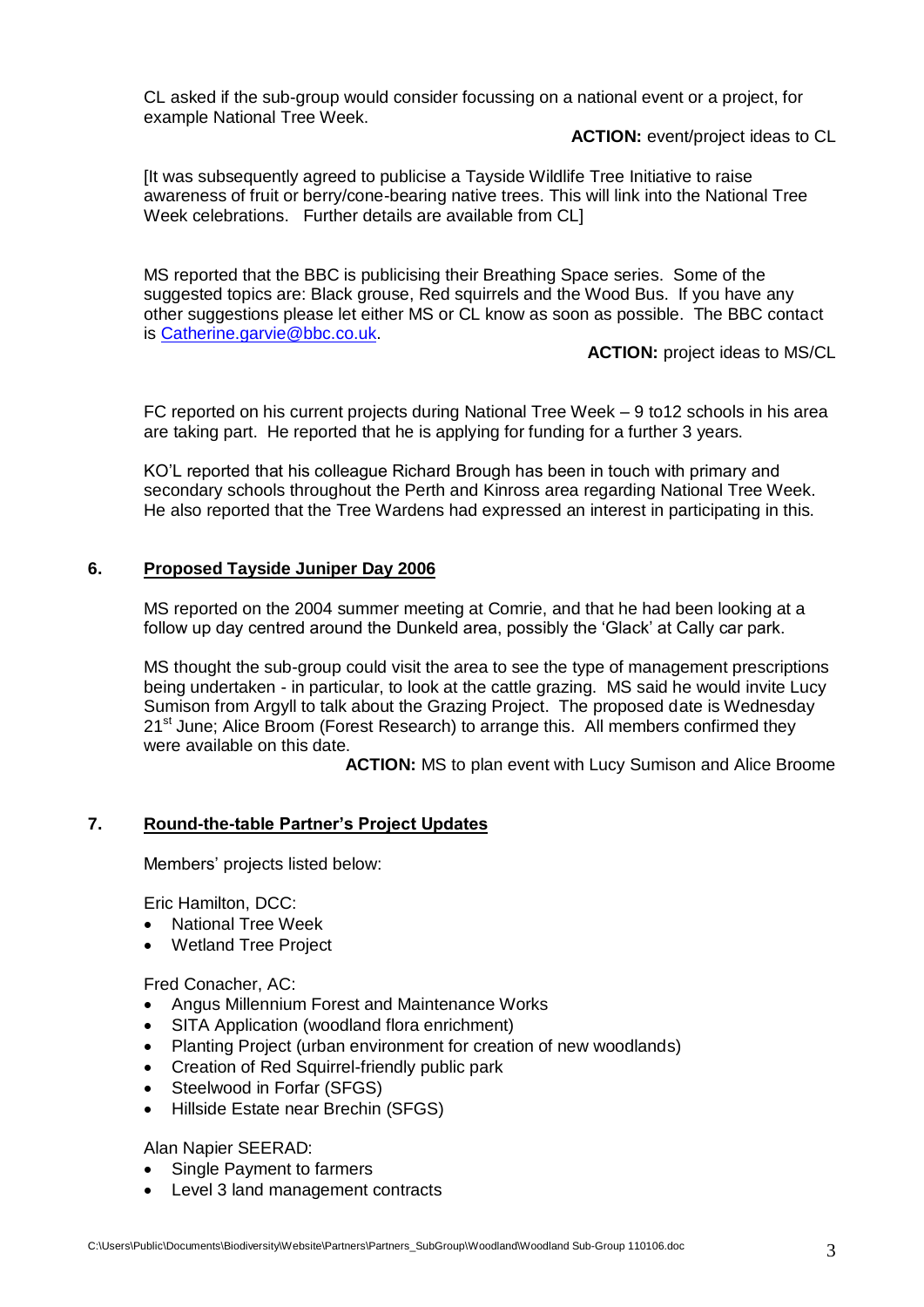John Burrow, SNH:

- Juniper
- Black grouse

Bruce Anderson, RSPB

- Black grouse compilation of guidance note
- Tay Reed Bed (the RSPB now manages 40% of the reed bed) currently producing a Management Plan for experimental cutting regime

Graham Esson, PKC:

• Production of Forestry Strategy for Perth and Kinross which will be passed to Committee in August, and then to Scottish Ministers for approval.

Ken O'Lone, PKC:

 The Tree and Woodland Service of Perth and Kinross Council is about to produce its Five Year Tree & Woodland Strategy; this will be presented to Committee this year. CL asked if she could also be consulted on the document.

**ACTION:** Ko'L to pass details to CL

John Bruce, Scottish Rural Property and Business Association (and British Deer Society):

- Habitats
- Squirrel protection
- Land Management
- Deer Management

Phil and Jay Burkinshaw, Perth & Kinross Red Squirrel Group:

• Red Squirrel survey

Mike Strachan, Forestry Commission:

- Scottish Forestry Grant Scheme MS circulated a copy of the document to members
- Approval on expansion of carbon sequestration
- Grant to allow grazing within woodlands
- 2 grants to develop farm woodland energy
- Development of farm woodland products (this is to be piloted in Perthshire)
- Approval of a dedicated Farm Forestry Officer
- Pilot scheme of an agro-forestry grant creating open grazing

## **8. Review of 1st Tranche Woodland HAP actions**

CL circulated a copy of the current document to members, and asked for comments to be e-mailed to her by mid-February. Some lengthy discussion took place on this matter. **ACTION: ALL** - comments to CL

## **9. Review/completion of draft (2nd Tranche) Consultative Woodland HAPS**

CL asked the group to agree these draft documents, so that they can all be posted on the website as soon as possible.

## **Round-the-table Partner's Project Updates (continuation)**

At this point in the meeting, Angela Hughes and Mike Flinn arrived; they explained the undernoted items: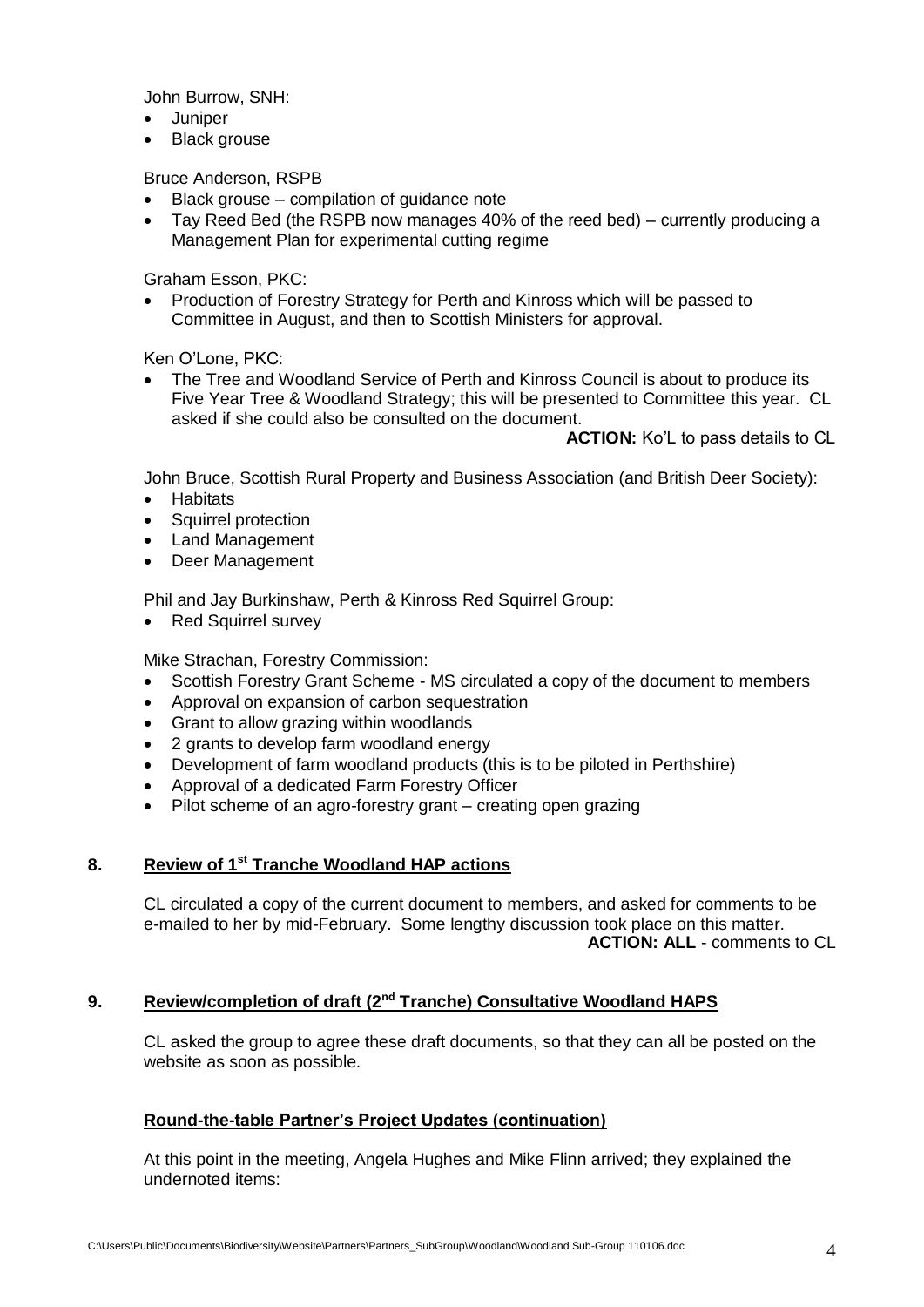### Big Tree Project/Veteran Tree Survey

Angela gave further details of this awareness-raising project and all that would be involved. She reported that she and Mike Flinn would be meeting Woodland Trust staff in February to discuss the working together on the above projects. Until that meeting takes place, though, there was nothing further to report.

#### Woodland Bus

The Woodland Bus is a converted mobile library designed as an educational tool to take woodlands into schools, eco schools etc. It encourages children to enjoy a variety of activities on the bus, working largely in teams and groups. CL confirmed that one of the Tayside biodiversity displays had been lent to the Woodland Bus.

## **10. Presentation by Dundee Red Squirrel Group – Community Involvement in Species Management**

John Wyman from Dundee Ranger Service gave a very informative and detailed presentation on their involvement in the project and the links with the local community. JW handed out a variety of leaflets to members for their information.

**ACTION: ALL** - additional information available from JW

## **11. Reports from Perth & Kinross Red Squirrel Group and Angus Red Squirrel Group**

### (a) *Update from Jay Burkinshaw, Perth and Kinross Red Squirrel Group*

The Perth and Kinross Group has been revitalised and reorganised in the past year. It has produced recording postcards with assistance from Perth Museum, and the group is asking for public sightings. It has a website with a recording facility, has held a number of events, together with a competition for a new logo design.

Two survey training days were set up in 2005; these were delivered by Dr. Mel Tomkin, the Scottish Squirrel Officer based in Edinburgh.

At the moment emphasis is on agreeing a policy on Grey Squirrel control. The Group is really struggling without local authority backup, and it is a very large area to manage which is proving difficult at the moment.

The group is regularly involved with planning applications, and has regular liaison with Mountaineering Clubs to obtain distribution data.

#### (b) *Update from Graham Christer, Angus Red Squirrel Group*

Graham was enlisted to set up this group. The first meeting was held in December, and things are starting to progress.

In the next few weeks a large number of survey leaflets will be distributed to local people in the area, and there will also be a press article to raise awareness.

Graham has also been in touch with Brian Tasker of the Dundee Squirrel Project to obtain a copy of their official poster etc. He also confirmed that the group would receive help from Elmwood College (Fife) students.

FC reported that he had recently tailored some new woodland planting in Angus specifically for Red Squirrels.